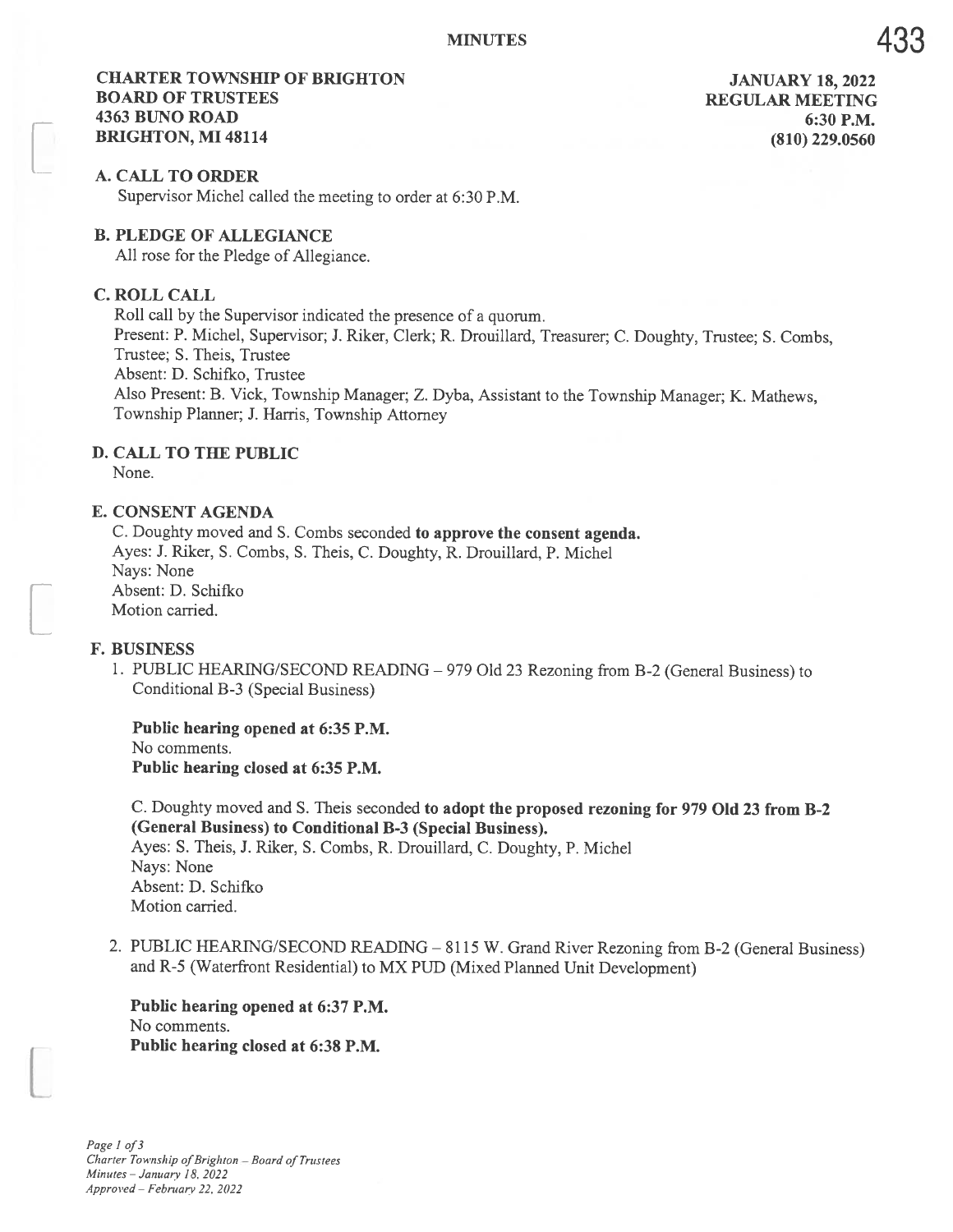J. Riker moved and S. Combs seconded to adopt the proposed rezoning for 8115 W. Grand River from B-2 (General Business) and R-5 (Waterfront Residential) to MX PUD (Mixed Use Planned Unit Development).

Ayes: S. Theis, S. Combs, R. Drouillard, C. Doughty, J. Riker, P. Michel Nays: None Absent: D. Schifko Motion carried.

3. AUTHORIZATION OF ENGAGEMENT LETTER FOR BOND COUNSEL AND SERVICES - Ravines of Woodland Lake Road Improvement Project, Dykema Gossett PLLC

C. Doughty moved and S. Combs seconded to authorize the Township Supervisor to sign the engagement letter from Dykema dated December 22, 2021 for bond counsel services in an amount not to exceed \$28,000.

Ayes: C. Doughty J. Riker, R. Drouillard, S. Combs, S. Theis, P. Michel Nays: None Absent: D. Schifko Motion carried.

4. AUTHORIZATION OF MUNICIPAL ADVISORY SERVICES AGREEMENT -Robert W. Baird & Co. Inc.

S. Theis moved and R. Drouillard seconded to authorize the Township Manager to sign the Municipal Advisory Services Agreement with Robert W. Baird & Company dated January 12, 2022 with <sup>a</sup> do not exceed amount of \$10,400.

Ayes: S. Theis, S. Combs, R. Drouillard, J. Riker, C. Doughty, P. Michel Nays: None Absent: D. Schifko Motion carried.

5. DISCUSSION — MLCC per the New Resort SDD License, non-transferable; New Sunday Sales Permit (PM) for SDD License — Spirits; New Motor Vehicle Fuel Pumps and Five (5) Ft. inside for 8281 Grand River

Discussion only.

### G. REPORTS AND CORRESPONDENCE REPORTS

- 1. COMMITTEE LIAISONS AND BOARD MEMBERS
	- a. R. Drouillard Upcoming committee meeting dates.
	- b.J. Riker BAFA update.
	- c. P. Michel BAFA update.

d.C. Doughty — SELCRA update.

- e. Brighton Area Fire Authority Regular Meeting Minutes December 9, 2021
- f. Livingston Community Water Authority Regular Meeting Minutes November 17, 2021
- 2. DEPARTMENTS

a.Treasurer's Report – October, November, December 2021

b.Brighton Area Fire Authority Audit Report — June 30, 2021

c.Livingston County Sheriff's Report — November and December 2021

# 3. MANAGER

Upcoming January 24, 2022 Board of Trustees meeting canceled.